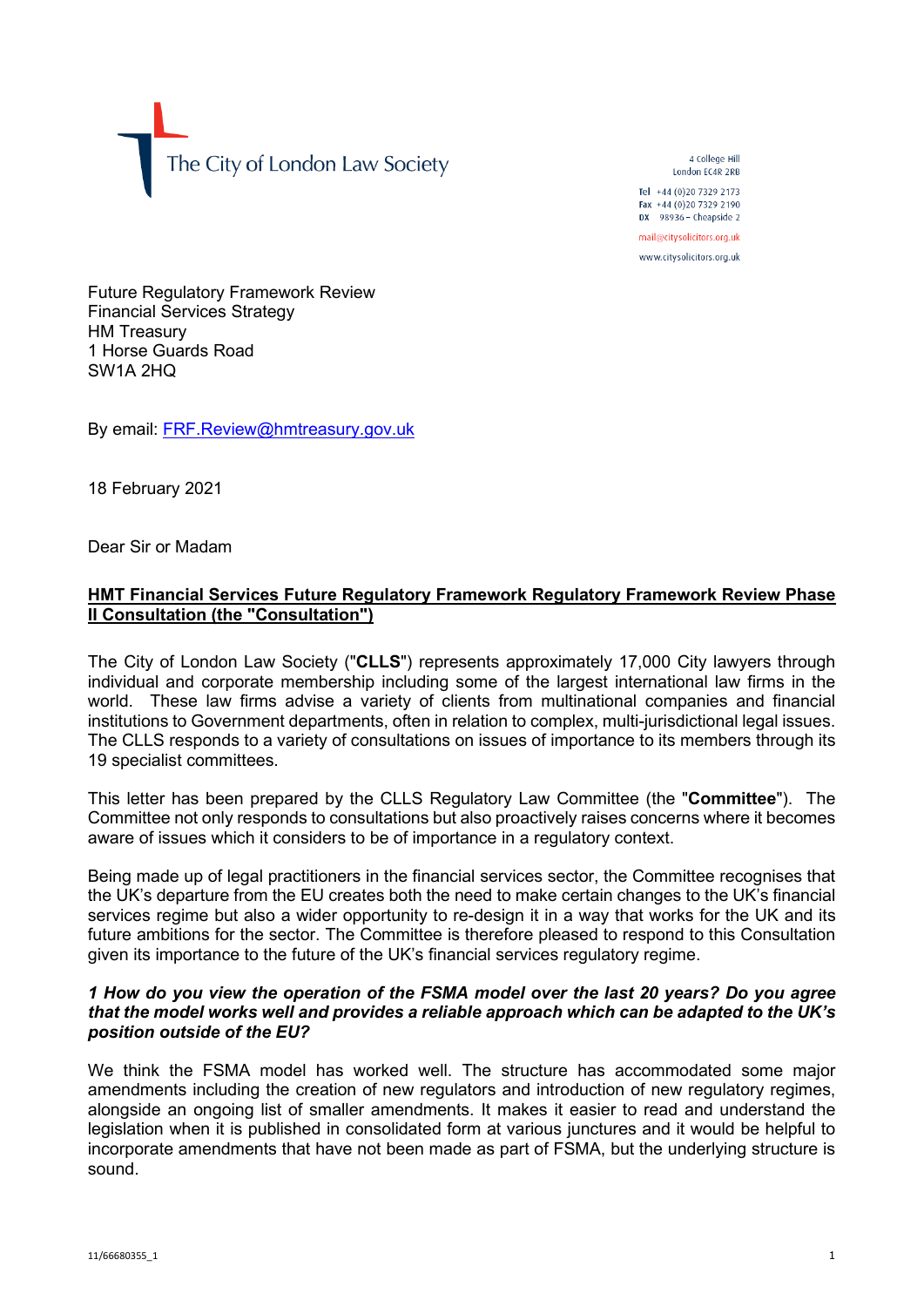There are some aspects of the FSMA structure that we think make it very practical:

- It ensures that the source of most financial services requirements is in one place, which makes it easier to find the underlying legislative power.
- FSMA generally indicates where a provision might be further developed in secondary legislation or regulatory rules.
- Non-legal practitioners can focus on the regulators' rules but the rules usually point to the law as appropriate.

On the first point, there are different views on whether regimes that are contained in other pieces of legislation, such as the payment services regulation, should be merged into FSMA, and there may still be reasons to maintain separate legislation for specialist regimes whose participants have little need to consult other parts of FSMA. In addition, FSMA has become very broad in scope and without rationalisation and a continuing determination to reserve detailed provisions for secondary legislation, it could get unwieldy. Further, adapting it to the post-EU era will not be straightforward and will likely require significant amendment anyway, even with the work already undertaken during the onshoring process, so if there were a desire to do something more radical, now would seem like a good opportunity.

The financial services sector has become very used to European financial services legislation and many practitioners probably feel more familiar with the European process, style and content of legislation than that of the UK. While we would not advocate the adoption of a model that mirrors that of the EU, there are a few aspects that we think are worth borrowing for the new UK regime. These include:

- Making it clearer on the face of the legislation what its objectives are.
- Some degree of sectoral organisation so that firms and unregulated persons performing different roles can more easily locate the legislation that applies to them without having to worry about provisions that are not relevant.
- Including review periods in the legislation.

We note that some of these advantages might support some of the ideas set out in the Consultation.

We also note the government's proposal to set out in legislation the overall purpose and regulatory approach for specific areas of financial services legislation and the example of prudential regulation of insurance that is provided. While we see the merit in this approach, we note that the government does not explain how it proposes to differentiate and define different areas. We think this could be done in several ways, including by reference to activities or more functional roles. However, whichever route is chosen, we would not underestimate the likely complexity of trying to create such a categorisation and we think it will be important to accept that there will likely be some overlap and duplication in the result. It would be unfortunate if this were to add complexity to the new regime, which needs simplification more than anything else. Please also see our comments on the sectoral approach in answer to Question 5.

## *2 What is your view of the proposed post-EU framework blueprint for adapting the FSMA model? In particular:*

*What are your views on the proposed division of responsibilities between Parliament, HM Treasury and the financial services regulators?*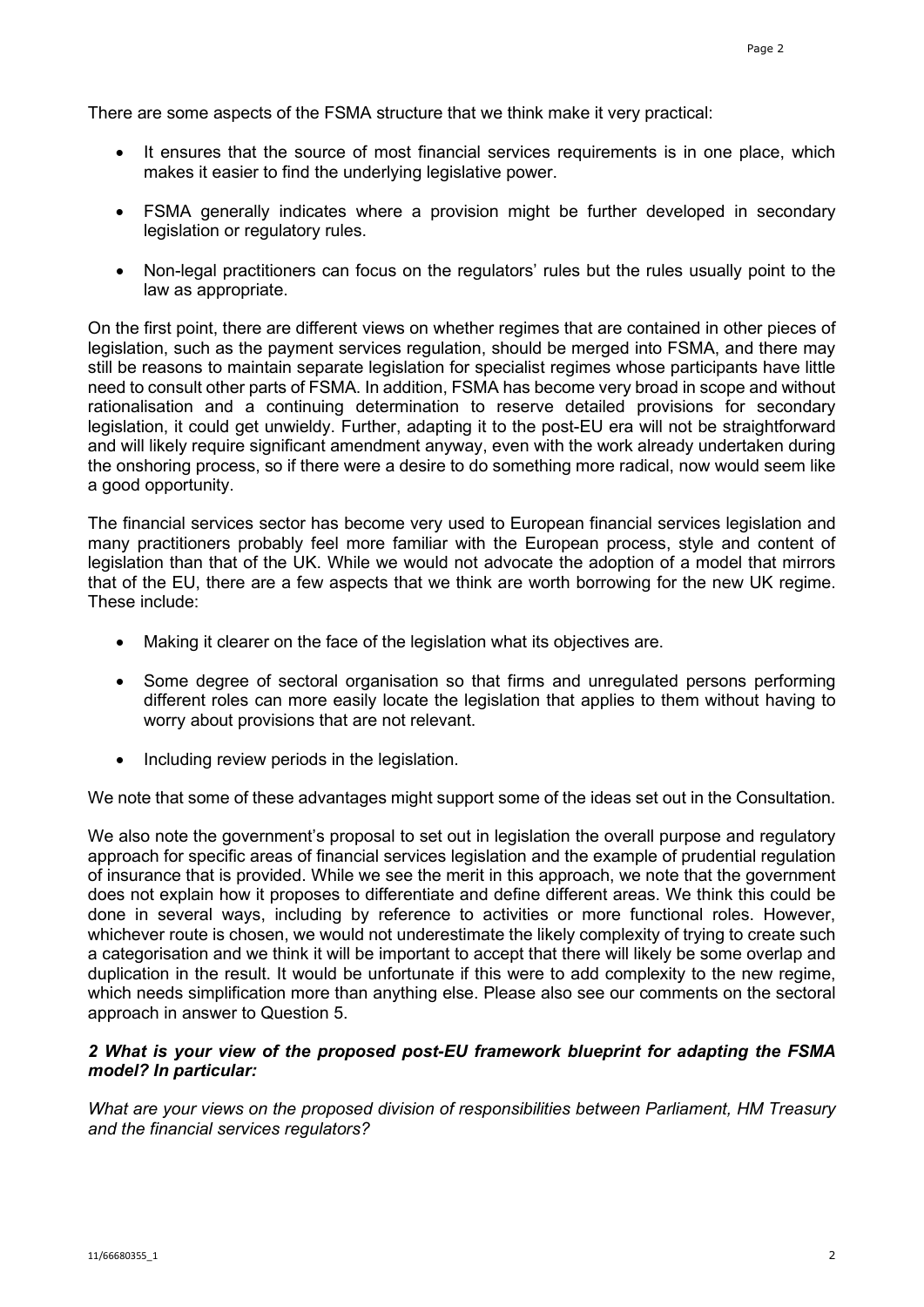We agree that Parliament and HM Treasury should set the overall policy direction and financial services regulators should work on the detailed rules given where the expertise/time for the relevant roles is.

However, we would suggest that:

- With the removal of the EU element of the current system (i.e. legislation made under the Lamfalussy process with the UK regulators ultimately just left to implement/supervise it), the UK regulators will have a significant increase in powers and responsibilities.
- This needs to be reflected in:
	- o ensuring that the UK regulators are sufficiently resourced;
	- $\circ$  directing the regulators' rule making powers by clearly signposting the policy objectives in legislation;
	- $\circ$  increased scrutiny by Parliament and HM Treasury so the UK regulators have appropriate oversight; and
	- o a practical and effective mechanism for firms and others affected to challenge situations where they feel a regulator is applying a rule in an unsuitable, disproportionate or otherwise inappropriate way.

However, we suggest that more thought should be given to the overall framework within which the regulators are able to make rules. Should the general philosophy be, as currently under FSMA, that once HM Treasury has set the regulatory perimeter the regulators are, broadly speaking, free to make rules as they see fit, having regard to their objectives and the regulatory principles (and the proposed new sectoral principles)? Or should the regulators only be permitted to make rules within an enabling statutory framework for each sector, setting out the general areas of permitted rulemaking and the objectives and principles that should apply? The scope of power, the direction as to what the rule is trying to achieve and the parameters within which the FCA has to work are quite different between the two options.

These mechanisms should apply to all the regulators' rules rather than just those deriving from or otherwise related to onshored EU regulation. That said, we think it is important to consider, going forward, whether any rule making proposals pose a significant risk to maintaining an existing equivalence assessment or obtaining a desired new one. This could be specifically factored into the law and rule making process or there could be a committee formed for this purpose.

#### *What is your view of the proposal for high-level policy framework legislation for government and Parliament to set the overall policy approach in key areas of regulation?*

We broadly support this approach. However, it will be important for the government and Parliament to carefully calibrate how they set the principles and overall policy approach in key areas of regulation. There is a balance to be struck. Whilst there is clearly some benefit to the principles being high-level as the regulators will have more ability to craft the detailed rules themselves, setting principles or the overall policy approach at too high a level risks there being too little accountability for the regulators when they formulate the detailed rules because it will be difficult to effectively judge the regulators against the intended approach. It may also make it difficult for the regulators (and regulated firms) to glean the real legislative intent behind the overall policy approach.

HM Treasury should also think carefully about how the area-specific policy principles compare with the general regulatory principles in FSMA, and the objectives the regulators seek to obtain as set out at a high level in their statutory objectives. They should make clear the purpose of each, and how the regulators should approach each layer, particularly in a situation where some of them might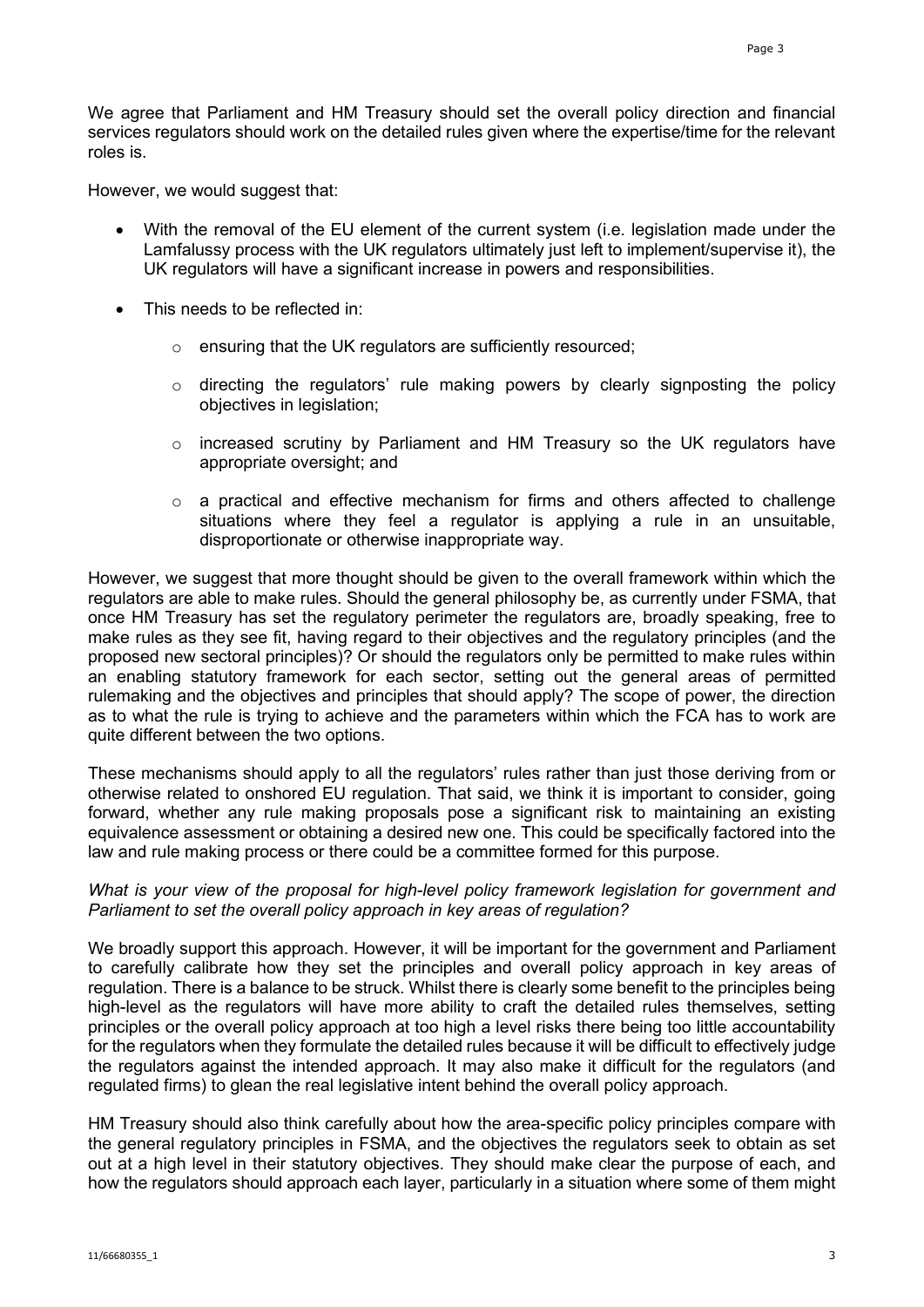point in different directions. It will be necessary for the overall policy approach in key areas of regulation to be set out at a more granular level that in the general regulatory principles or statutory objectives if they are to be useful. We think it is worth considering whether the sectoral principles might be better suited to secondary legislation and indicate the policy intent in a way which is similar to the recitals in EU legislation.

That said, in some cases, it may be appropriate for an element of a policy approach to a specific area of regulation to be set out in the general regulatory principles in FSMA or a regulators' statutory objectives due to its overarching importance. In these cases, government should ensure that this is the case to avoid accidental inconsistency between different areas of regulation. • Do you have views on how the regulators should be obliged to explain how they have had regard to activity-specific regulatory principles when making policy or rule proposals?

We would suggest that the regulators should be required to:

- explain their approach in their relevant consultation and policy documents; and
- report to a specific Parliamentary committee on a regular and structured basis.

One further point to consider in this context is the route by which the regulators make certain rules. The sophistication of the regime means there are circumstances where the use of a particular power might have an effect for which a different rule making process has been designed. For example, the FCA has proposed to transpose Article 1(16) of the Bank Recovery and Resolution Directive II (EU) 2019/879) into FCA rules in a way which effectively imposes a prohibition on selling subordinated eligible liabilities (TLAC) to retail investors with a portfolio of less than EUR 100,000. This ban will be achieved through the transposition by opting not to adopt various discretions which are available, and without adopting the mechanisms for deploying the product intervention power and the factors it requires to be taken into account. While this is a legitimate use of a power and we do not disagree with the outcome, it may be appropriate for the regulators to consider to the effect of their decisions and acknowledge where there is an alternative process for making them and, where appropriate, to have regard to the intended objectives and required factors under the other route. Parliament and HM Treasury also have some responsibility in trying to minimise the number of situations where this type of effect can occur by thinking about the other powers they have granted before creating new ones.

### *3 Do you have views on whether and how the existing general regulatory principles in FSMA should be updated?*

We agree that if certain policy considerations are relevant to many areas of regulation, it is appropriate for these to be reflected in cross-cutting regulatory principles rather than to have multiple similar but different activity specific regulatory principles.

We also agree that it would be useful to have a regulatory principle which requires the regulators to have regard to the importance of accessible, easy to navigate rulebooks. We wonder whether the possibility of a principle which allows firms to take advantage of practices and innovations that minimise the compliance burden on firms, such as 'machine-readable' rules, should be a separate and additional principle rather than necessarily merging the two together.

We would strongly support the introduction of a principle to have regard to international standards and to avoid conflict and inconsistency with the regimes of other jurisdictions where possible. This could also refer to minimising the gold plating of requirements that implement internationally agreed standards without good reason.

We note the debate about factoring competitiveness into the regulatory objectives and the idea that it might feature in the activity specific regulatory principles for certain activities. While we appreciate the balance of arguments on the objectives, we anticipate that competitiveness may be a principle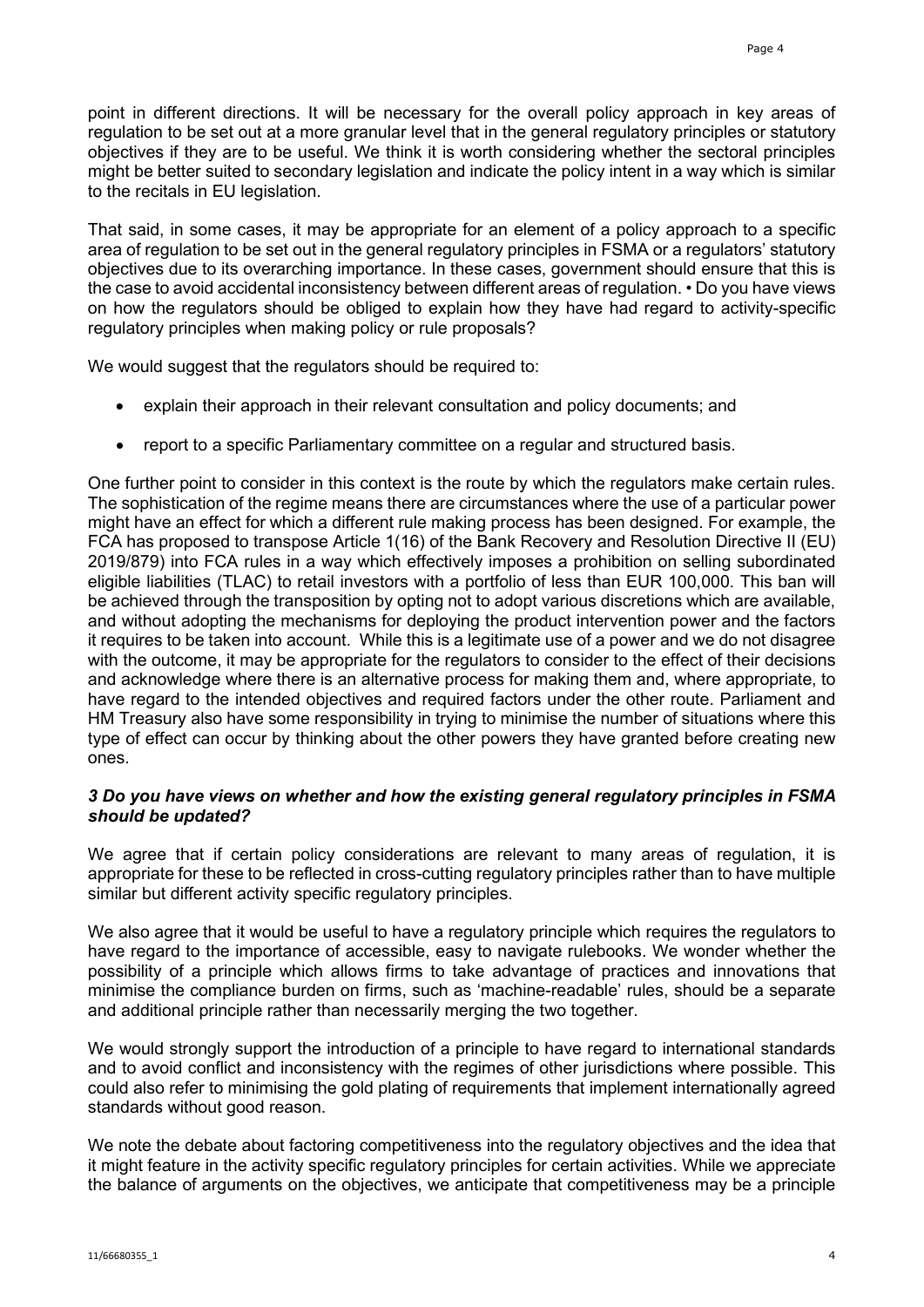that will be relevant to most areas of regulation and may therefore lend itself better to a cross-cutting principle.

### *4 Do you have views on whether the existing statutory objectives for the regulators should be changed or added to? What do you see as the benefits and risks of changing the existing objectives? How would changing the objectives compare with the proposal for new activityspecific regulatory principles?*

The main issues identified in the Consultation as relevant to a general review of the appropriateness of the statutory objectives are (i) whether supporting the competitiveness of the UK financial sector should be reinstated as an objective and (ii) whether promoting competition should remain as only a secondary objective of the PRA.

We do not have strong views in relation to (ii). We have considered whether is it logical for competition to be a primary objective of the FCA but only a secondary objective of the PRA but we can see some logic in maintaining this differentiation given their respective focusses on conduct and prudential regulation.

In relation to (i), the concerns identified in the Consultation are dilution of focus on the core objectives and acceptance of a "light touch" approach. As noted in response to Question 3, we would suggest considering instead adding a new general regulatory principle in relation to competitiveness.

We would propose for consideration an alternative formulation for such a principle along the lines of "sustaining and promoting an environment where financial services can flourish in their global context". We believe this would give due recognition to the importance of maintaining the UK's key position in the global financial services markets at this critical time, but without the focus on competitiveness and the risks that might imply. In any event, competitiveness should not be seen as just ensuring that the UK is not at a disadvantage compared to other financial centres, but also that UK customers are able to access the best financial services in the world. This also ties in with the approach taken in the Financial Services Bill, which places global standards front and centre and requires the regulators to have regard to the likely effect of the proposed rules on the relative standing of the UK as a place for internationally active firms to be based or carry on their activities. Acknowledging the reality that competitiveness needs to be balanced with other regulatory objectives (and is in practice regardless of it not being an objective) would also enable the regulators' considerations to be transparent and subject to scrutiny. In terms of whether the introduction of new activity-specific regulatory principles have any implications for the statutory objectives, we believe the purpose of the statutory objectives would remain - to define the overall purpose and objective of the regulators, in order to enable them to set their strategy and inform their culture. Where the statutory objectives do not apply to all the relevant regulator's areas of competence, but only to certain fields of activity, there could be an argument for incorporating them into the activity-specific regulatory principles (e.g. the PRA's insurance objective applies to insurance business). Having said this, we believe the existing statutory objectives are sufficiently high-level and relevant beyond their most obvious rule sets to retain, leaving the activity-specific regulatory principles to be more granular.

The consultation also asks whether changing the objectives could be an alternative to the new activity-specific regulatory principles. This does not seem an attractive approach to us, since the statutory objectives and activity-specific principles would have different purposes: the former is to define the overall purpose and objectives of the regulators, the latter to convey the policy intention of Parliament in relation to specific areas of regulation. Trying to deal with both together risks the objectives and activity-specific principles being set at a level of granularity that does not achieve either purpose.

Having said this, there is a potential danger of confusion and conflict with multiple layers of objectives and principles: statutory objectives, general regulatory principles and activity-specific principles. It will be necessary to remain disciplined when framing activity-specific principles in order to retain focus and avoid confusion and to be clear about which takes precedence in the event of a conflict.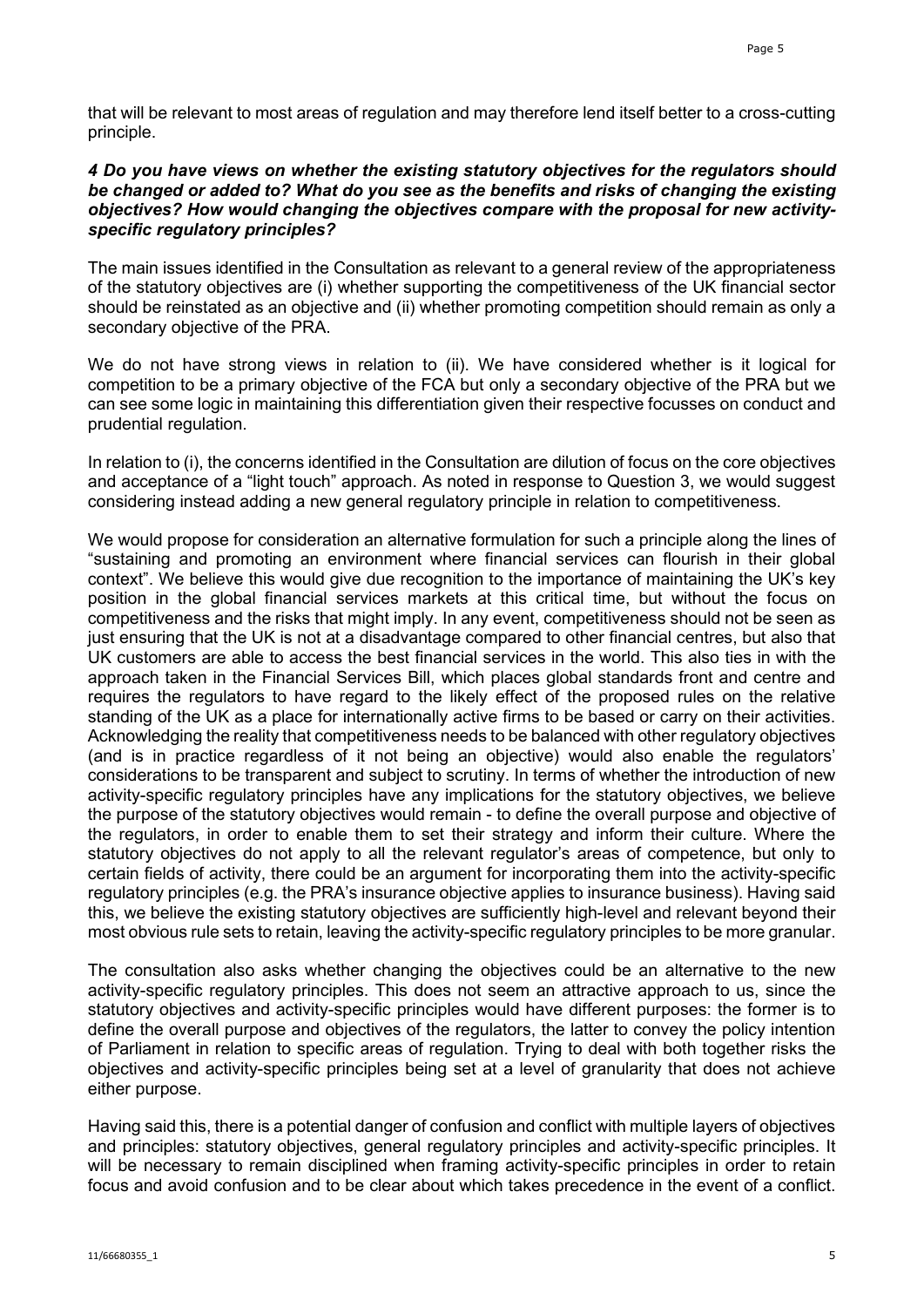We anticipate there will be a temptation to add principles that may apply across the board when framing activity-specific principles – for example, the Financial Services Bill proposals on investment firm prudential regulation refer to having regard to international standards, which may be more appropriately included as a general regulatory principle. One way to relieve this pressure may be to highlight in the legislation any cross-cutting principles that are particularly relevant to the policy intention of the legislative provisions in question.

## *5 Do you think there are alternative models that the government should consider? Are there international examples of alternative models that should be examined?*

While we have not undertaken a review of the models used in other jurisdictions, we are not aware of alternative models in other jurisdictions that do not have their own shortcomings. We are also conscious that each regime is likely to be somewhat bespoke to reflect its own arrangements for policy, law making and regulation more widely than just in relation to financial services. However, we agree that it would be useful to consider the models adopted in other countries and to consider borrowing and adapting aspects that would enhance our own.

As noted, one jurisdiction we are all quite familiar with is the European one, whose sectoral approach to financial services legislation is interesting in the context of activity-based principles. There are benefits to this approach in terms of organising the broad scope of regulatory activities into segments by reference to the types of firms they are most likely to apply to. This reduces the amount of legislation many firms need to follow in detail and provides a degree of signposting for those that are less familiar with the regime. On the other hand, it does not reflect the more complex reality that the activities of many firms span the subjects of more than one piece of legislation and drawing the distinctions too clearly either makes it complicated for such firms to comply with each or impacts on flexibility as to the types of activities different firms can perform. While a benefit of sectoral legislation should be the ability to make each regime specific to the particular characteristics of its incumbents, in reality there tends to be a pressure to ensure consistency between different regimes, which sometimes undermines this potential benefit. Our conclusion is that it is preferable to recognise that there is a core of cross-cutting rules (such as general principles, financial promotion rules and organisational rules) that should apply (broadly speaking and subject to exceptions) to all regulated business, but that it is clearly appropriate to set out specific codes (for example, in relation to conduct and regulatory capital) for separate sectors where appropriate. This mixture of cross-cutting rules and sectoral codes seems to work well at the moment within the existing FSMA and rulebook structure.

## *6 Do you think the focus for review and adaptation of key accountability, scrutiny and public engagement mechanisms for the regulators, as set out in the consultation, is the right one? Are there other issues that should be reviewed?*

We believe the Consultation is right to focus on the extensive mechanisms that are already in place. However, we think it is important to consider whether there are any gaps that could be well served by new mechanisms. One such area that might merit consideration, either under this Consultation or elsewhere, is the reality of regulated firms and other persons being able to challenge the supervisory decisions of regulators in the day-to-day exercise of their powers.

As discussed under Question 9, there are opportunities for the industry to contribute to the development of new rules, and there are clear processes that the regulators must follow in relation to enforcement. However, between these two stages, there is a limit to the extent to which the regime provides a mechanism to challenge, or to otherwise obtain a review of a rule once it has been made or has begun to apply to a firm in situations where a firm feels a regulator has applied the rule to it in a way which is unsuitable, disproportionate or otherwise inappropriate.

We note that a separate review of the judicial review process is underway but there are a number of features to judicial review which mean that in practice it risks being regarded as neither a viable nor desirable solution for firms to pursue in connection with the development of rules and guidance by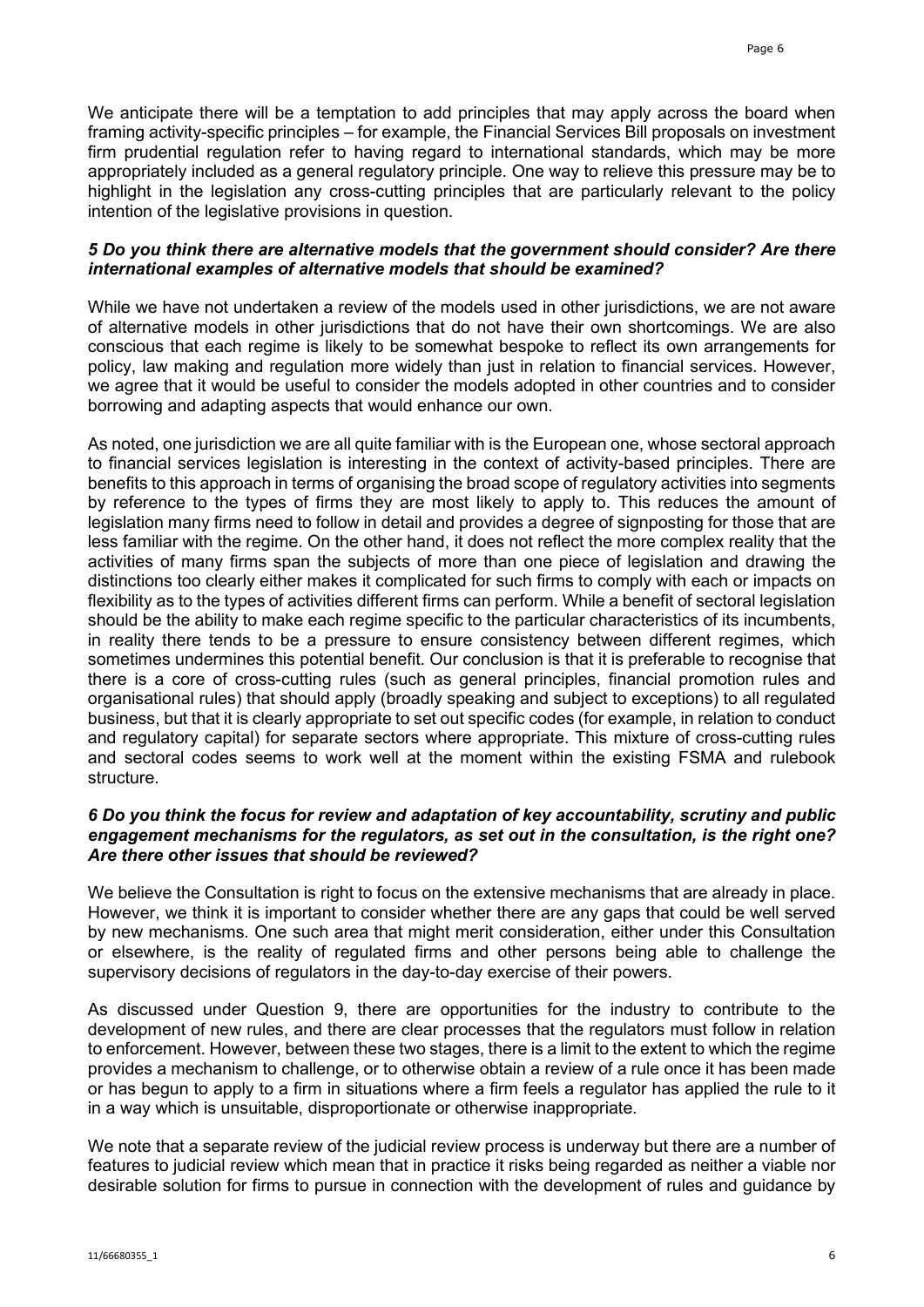the regulators or the application of existing rules or guidance to them. These include the fact that, in very broad terms, it is necessary to identify a decision of the regulators in respect of which the applicant is seeking judicial review and this can be challenging in the context of the general application of the rules to firms by their regulators.

In many cases, firms do not necessarily want to challenge formally a decision but they can sometimes find it difficult to understand the reasoning or even how much thought has gone into the decision in the first place. Where, having understood the process and the reasoning, they still consider that a rule has been incorrectly applied, it might be worth considering a simpler, quicker and less confrontational means of review. One possibility might be a two-stage process. The first stage might allow a firm or other affected party to address their concern to a committee that is internal to the regulator. The committee would reconsider the purpose and effect of applying the rule and consider whether it might make sense to grant a waiver or whether the rule even applies in the circumstances. If this does not resolve the issue, it could be escalated to a form of Complaints Commissioner who might be independent of the regulator, although would have to have enough technical knowledge or access to it to be able to determine whether the regulator's decisions were correct. The Commissioner could make recommendations to the regulators where appropriate and the regulators could be required to account to HM Treasury or Parliament as to how they have responded. A more effective mechanism could be a useful tool for both market participants and regulators. It could support the agility of the UK's regulatory framework, further calibrating rules to support stated policy objectives and doing so in a timely manner to ensure that the rulebooks are as effective as possible.

### *7 How do you think the role of Parliament in scrutinising financial services policy and regulation might be adapted?*

As the Consultation notes, it is for Parliament to decide whether and how it will adapt its approach to scrutiny. We note that the previous work of the Treasury Select Committee in financial services has been highly influential and led to significant reforms of the regulatory regime. However, it has focussed on quite specific aspects of the regulatory framework, usually driven by a failure that has already resulted in detriment.

While it is clearly important to undertake a root and branch review of problems that occur with a view to improving the system going forward, it is not clear to us that the current model could achieve the level of scrutiny that HM Treasury suggests might be appropriate under the new framework, on either a prospective or a restrospective basis. We think it is important to recognise the level of focus and resource that would be required to ensure more systematic, proactive, constructive and therefore meaningful scrutiny of such a wide ranging yet specialist area of legislation and regulation. We doubt whether this could be achieved without a parliamentary committee specifically focussed on this area, which is allocated sufficient expertise and time to perform its role, with the commensurate cost that would entail. We do not think it is realistic for a non-specialist parliamentary committee to carry out a meaningful ex-ante review of proposed regulatory rules and they are better suited to ex-post reviews of particular areas where potential shortcomings have been identified.

### *8 What are your views on how the policy work of HM Treasury and the regulators should be coordinated, particularly in the early stages of policy making?*

Coordination of policy work between HM Treasury and the regulators is already essential given the decisions HM Treasury makes about the regulatory perimeter. The regulators need to be confident about their ability to implement those decisions and their likely effectiveness and this is only likely to be possible if they have been involved in shaping the regime. The regulation of crypto-assets may provide a good example of the need for both parties to be working together and how they might do so in order to determine the appropriate solution in a particular area.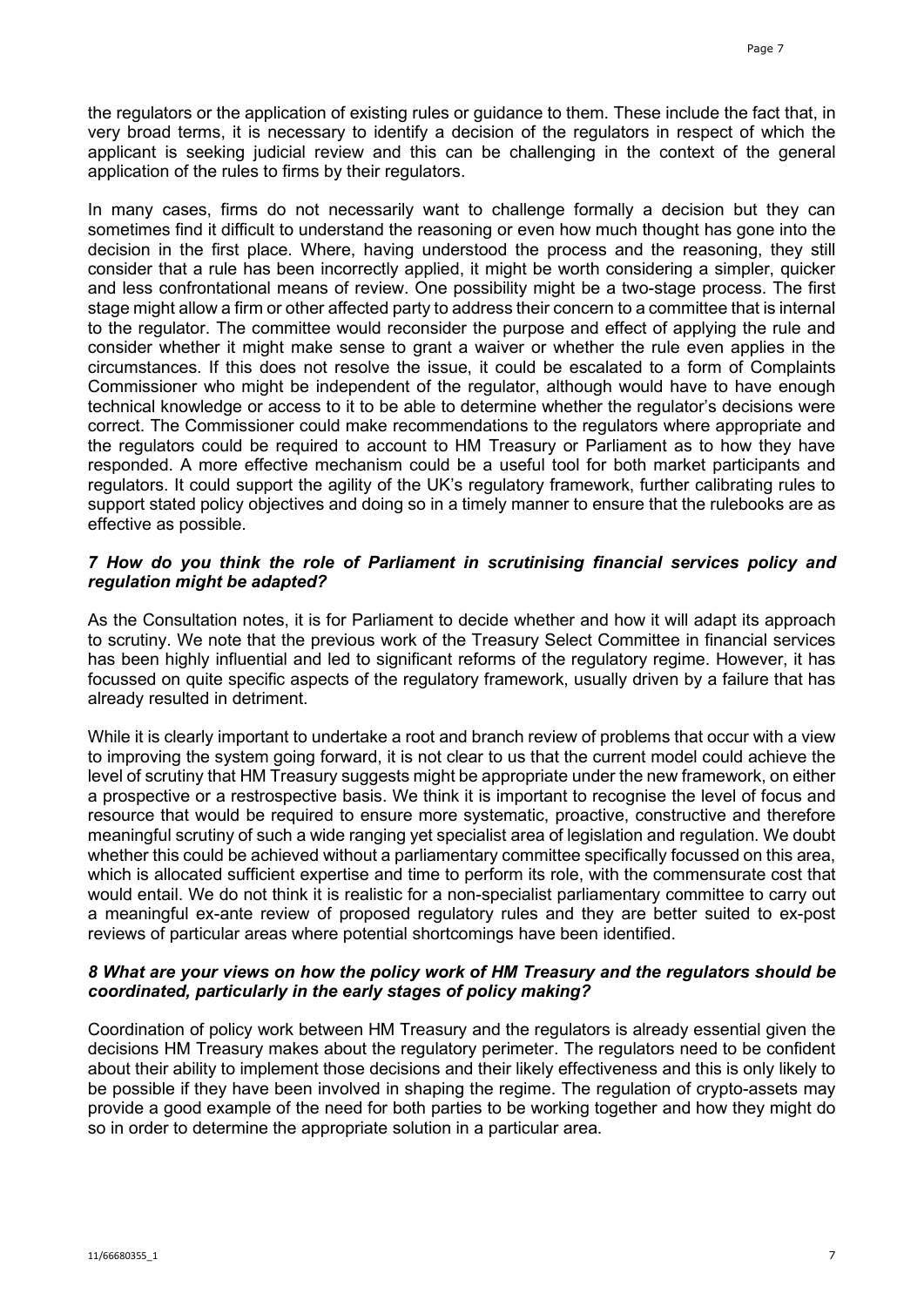We also think that the allocation of powers carried over in retained EU law, particularly with regard to the UK's relationship with other countries and recognition of the equivalence of their regimes, creates an increased imperative for cooperation.

Therefore, in our view, the potential adoption of the new model described in the Consultation only creates additional reasons for making consultation and engagement between HM Treasury and the regulators more systematic. We believe those bodies are better placed to articulate how best this can be coordinated but we would advocate for as much public visibility over the process and at as early a stage as is appropriate in order that the industry can understand what is influencing regulation and has a chance to support its development in a practical direction. We support the increased use of remit letters and responses to them for this purpose and the inclusion of HM Treasury in the Regulatory Initiatives Grid.

We also recognise the more frequent publication of HM Treasury consultations in the financial services sector over recent months and trust that its responses will be as thorough as those published by the regulators.

#### *9 Do you think there are ways of further improving the regulators' policy-making processes, and in particular, ensuring that stakeholders are sufficiently involved in those processes?*

Overall, we think the regulators should be congratulated for the effort they put into the policy-making process, both in terms of the research they undertake to understand the problems and identify potential options, the diversity of views they seek to encourage to feed in and the relative transparency of the development in their thinking. That said, there are always improvements that can be made and one of the challenges may be to ensure that these achievements are not diluted when HM Treasury and parliament start to become more relevant again. In terms of the areas specifically mentioned, we believe the statutory panels play a useful role but that improvements could be made to facilitate their ability to reflect the views of the industries they represent. For example, if there were greater transparency over the way they operate and the issues they discuss with the regulators, they could more effectively gather and feed in the views of a wider set of market participants. However, we appreciate that transparency around details would have to be provided after the event in relation to issues that the Panels are discussing with the FCA at an early stage in the process since their purpose is to provide a safe and confidential forum to share ideas, concerns and options as to approach. We would think that holding the chairs of the panels accountable to Parliament would significantly change the nature of their roles in a way that is unlikely to be productive.

The consultation practices of the regulators are comprehensive in the areas they cover, the level of detail they go into and the feedback they provide to responses. However, responding to potential changes is time consuming and it can be difficult to appreciate in advance how certain changes are likely to impact. While many firms make an effort to feed into consultations that are important to them in one way or another, some firms do not contribute because they perceive that the regulators have already made their decision and their views will not make any difference. It is therefore important to continue to demonstrate where public feedback affects the course of potential changes.

However, we believe one area in need of improvement is the cost benefit analysis. We believe these need to be undertaken in a more scientific and objective manner and that they should be undertaken both prospectively before a change is introduced, as well as retrospectively as part of the review of the effectiveness of particular rules.

We agree that the UK regime would benefit from the introduction of more systematic review of regulator rules. It could improve on its use or retrospective review and potential adjustment of new or amended rules to ensure they are properly achieving their objectives without unforeseen consequences and in a way which is as efficient as possible. We appreciate that a number of the ideas mentioned in the Consultation would assist with this process but it is not apparent to us that HM Treasury has put sufficient emphasis on harnessing the potential of the new framework for this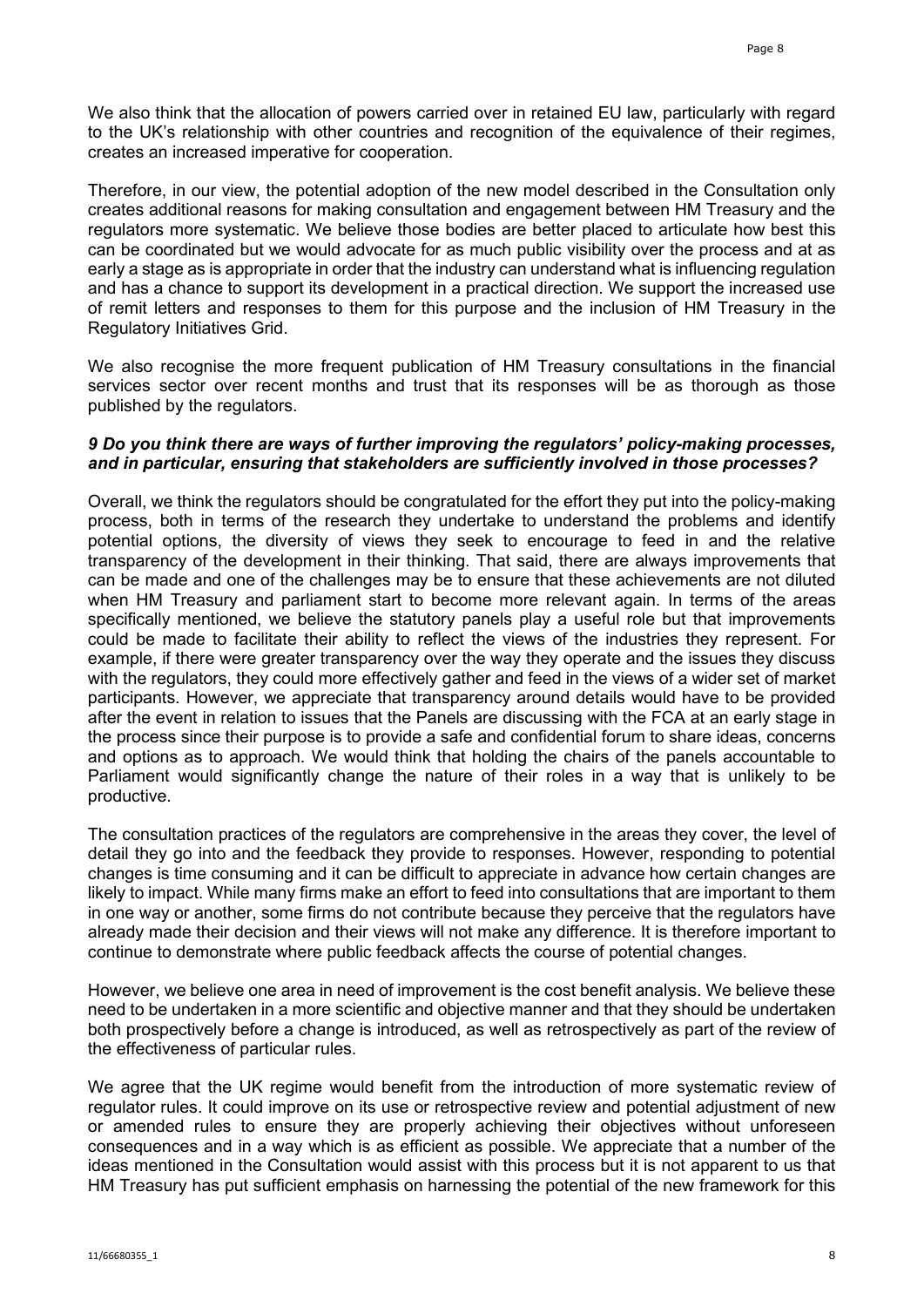specific purpose. As well as using the improved clarity of purpose and enhanced scrutiny mechanisms, it would be useful to gather experience from the regulators and industry on any problems encountered in practice along the way rather than waiting for the review to commence and if this could be done in an increasingly automated way using data already in the regulators' possession as the starting point, so much the better.

We accept that a review programme will require resource from both the regulators and the industry but we think that omitting it from the regime would be a false economy. This type of exercise should ensure that under-performing or redundant legislation is improved or removed from the statute books and address issues that would otherwise become problems requiring new legislation later down the line. We welcome the initiative for reviewing new legislation after 5 years although we think it might not be necessary to be quite so rigid and rather to judge at the time how important it is to reconsider a specific piece of legislation at that point.

As noted above, we do not think a parliamentary committee is likely to be the most effective route of scrutinising and challenging proposed regulatory rule making. We can see that the use of independent, expert reviewers to carry out more significant reviews of the regulatory regime might appear more attractive because of the expertise and focus that could be allocated to such groups, but we assume such exercises might be quite costly for all parties concerned. We also perceive some risk of duplication and inconsistency in an arrangement where individual investigations into discrete areas are undertaken without central coordination. While we agree that the introduction of an external independent scrutiny function is not without its own challenges, we believe this would have the advantage of continuity and stability in its work. We suspect that such a body would stand a more realistic possibility of becoming and being trusted as an expert in using both qualitative and quantitative data to review, analyse and predict the effect of proposed plans as against policy. With such a function, some of the other mechanisms mentioned above may no longer be necessary in due course.

If you would find it helpful to discuss any of these comments then we would be happy to do so. Please contact Karen Anderson by telephone on +44 (0) 20 7466 2404 or by email at [Karen.Anderson@hsf.com](mailto:Karen.Anderson@hsf.com) in the first instance.

Yours faithfully

Kamingfran

**Karen Anderson** *Chair, CLLS Regulatory Law Committee*

© CITY OF LONDON LAW SOCIETY 2021 All rights reserved. This paper has been prepared as part of a consultation process. Its contents should not be taken as legal advice in relation to a particular situation or transaction.